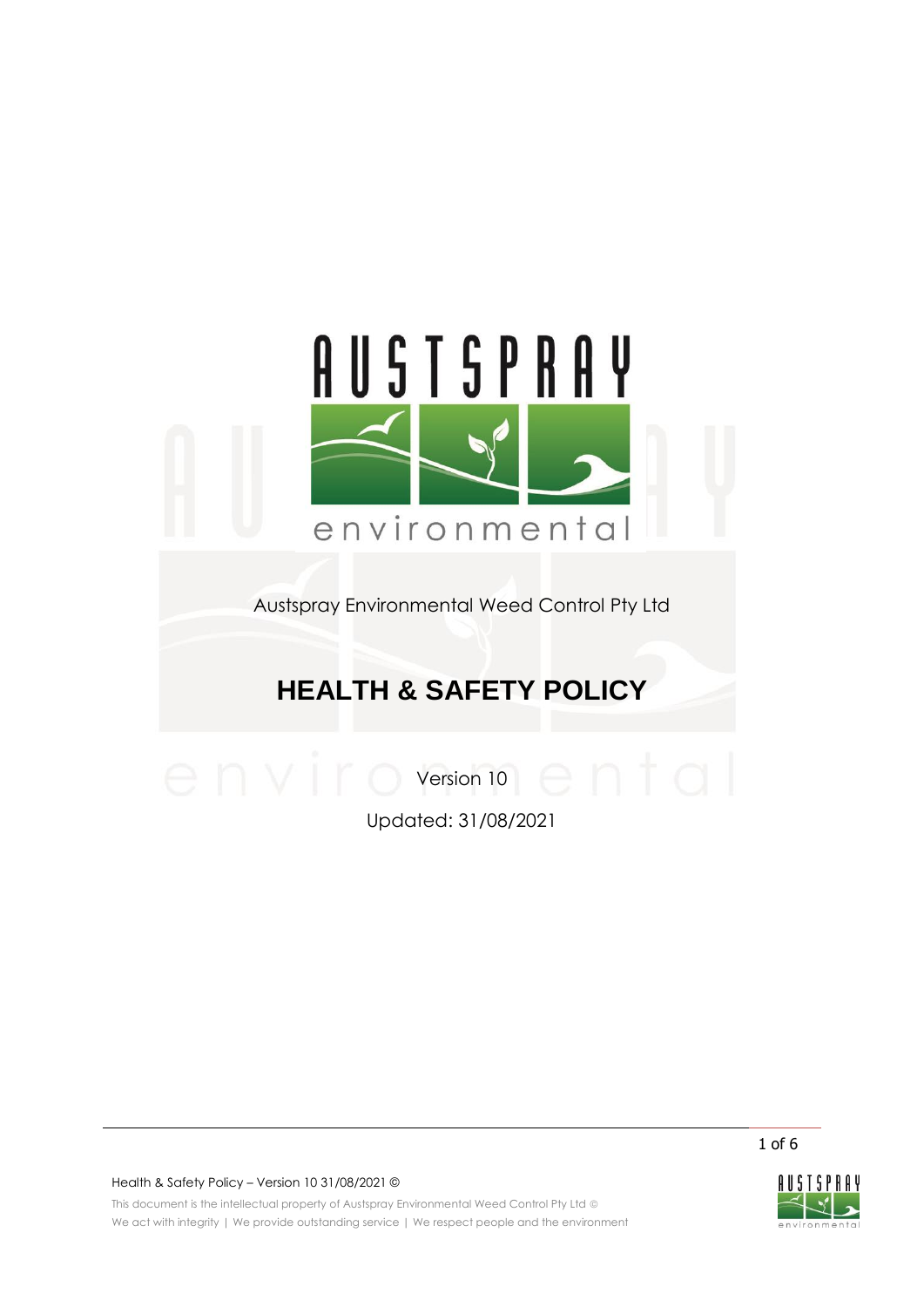# **Contents**

| 2.0   |  |
|-------|--|
| $3.0$ |  |
| 4.0   |  |
|       |  |
|       |  |
|       |  |



 $2$  of 6

## Health & Safety Policy - Version 10 31/08/2021 ©

This document is the intellectual property of Austspray Environmental Weed Control Pty Ltd @ We act with integrity | We provide outstanding service | We respect people and the environment

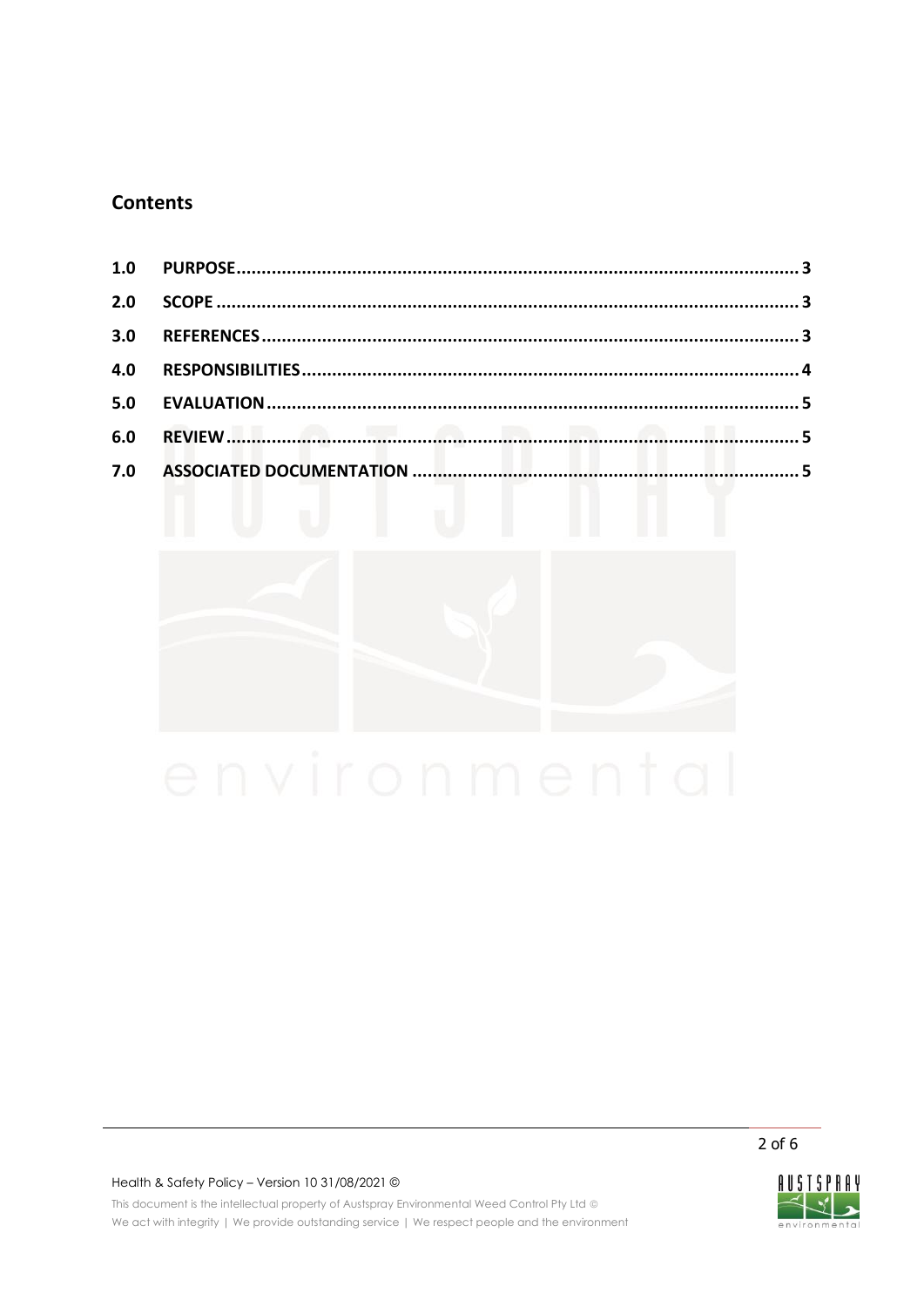# <span id="page-2-0"></span>**1.0 PURPOSE**

Austspray Environmental Weed Control is committed to ensuring the Health and Safety of all of its employees, contractors, site visitors and members of the public, both on and off site. Austspray believes it is paramount that all employees are provided with a safe and secure workplace in order to achieve individual potential whilst fostering the quality of services and growth of the company. In order to achieve this Austspray has implemented and is committed to creating, providing and maintaining appropriate systems, procedures and processes that meet legislative requirements and ensure the safety and wellbeing of our employees.

Austspray Environmental Weed Control recognises Health and Safety as a priority that is shared between the company as well as its employees, contractors and site visitors.

# <span id="page-2-1"></span>**2.0 SCOPE**

This management system procedure applies to the following:

- Commitment to prevention of injury and ill health and continual improvement in Austspray Health and Safety management and performance;
- Commitment to comply with applicable legal requirements whilst furthering the safety of Austspray employees through implementing internal Health and Safety requirements;
- Creating and maintaining a framework for Health and Safety standards and objectives;
- Commitment to communicating to all Austspray employees, the required Health and Safety standards with the intent of ensuring employees are also aware of individual Health and Safety responsibilities;
- Is available to all interested parties including staff and customers;
- Commitment to ensuring that the overall Health and Safety systems are reviewed periodically;
- Is applicable across all business units including, Landscape Maintenance, Natural Areas Management and Turf Maintenance.
- Commitment to implement the principle of the hierarchy of controls.
- Commitment to consultation and participation of workers and workers representatives.

### <span id="page-2-2"></span>**3.0 REFERENCES**

Work Health & Safety Act 2011 (Qld) How to Manage Work Health and Safety Risks Code of Practice 2011 Austspray Standard Operating Procedures 4.10 Risk Assessments Safe Work Method Statements Work Orders Incident / Hazard Reporting Forms

3 of 6

#### Health & Safety Policy – Version 10 31/08/2021 ©

This document is the intellectual property of Austspray Environmental Weed Control Pty Ltd © We act with integrity | We provide outstanding service | We respect people and the environment

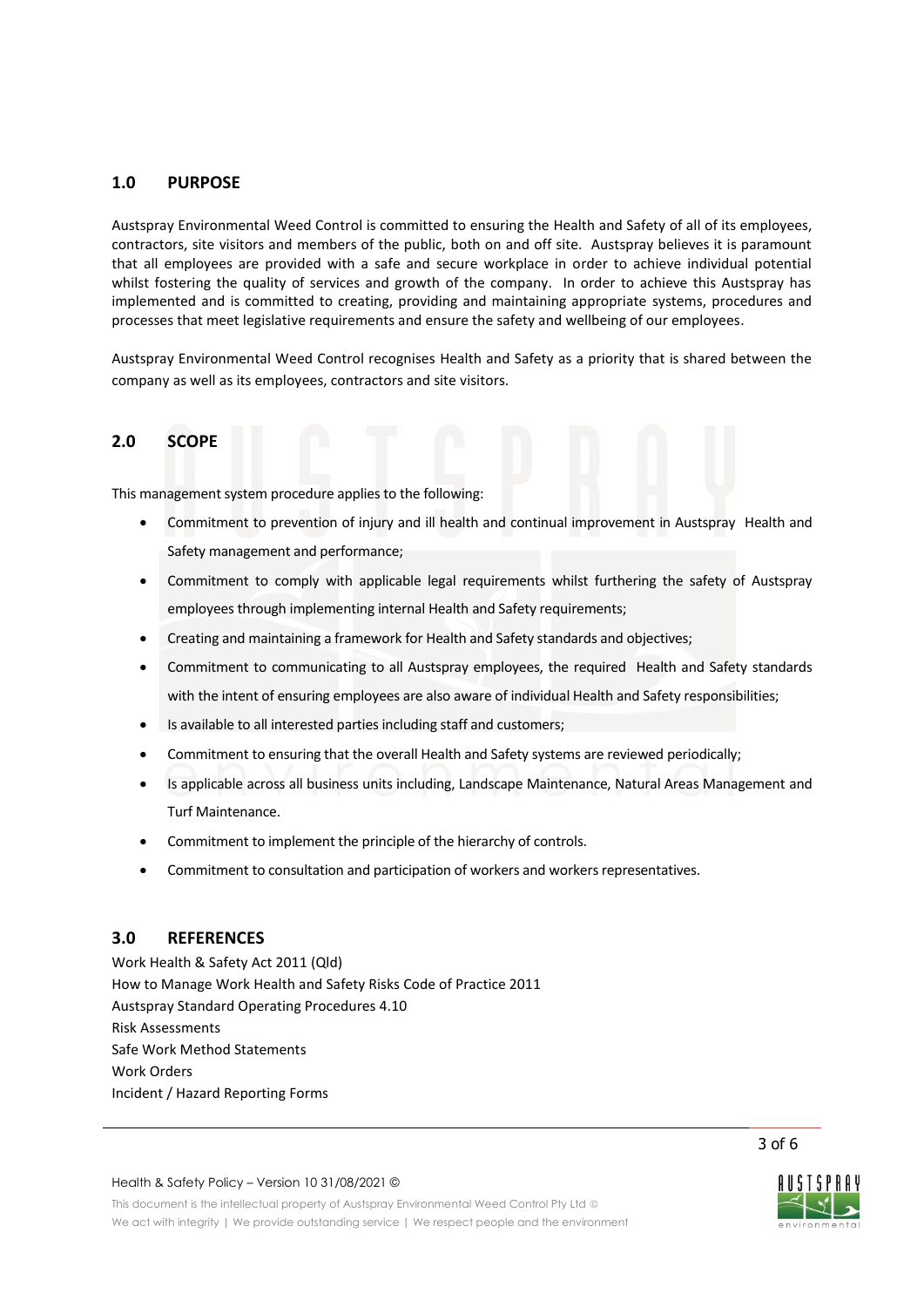# <span id="page-3-0"></span>**4.0 RESPONSIBILITIES**

#### **This Health and Safety Policy applies to:**

- > Management Staff
- > Administration Staff
- > Landscape Maintenance Field Staff
- $\triangleright$  Natural Areas Field Staff
- > Turf Management Staff
- > Traffic Control Staff
- $\triangleright$  Contractors
- $\triangleright$  Staff Representatives
- $\triangleright$  Site Visitors

# **4.1 Senior Management will:**

- $\triangleright$  Provide a safe and healthy workplace and environment for all employees;
- Establish, maintain, update a Health and Safety policy and program that ensures a safe and healthy workplace for all;
- $\triangleright$  Ensure appropriate and correct training is provided and recorded for all employees;
- $\triangleright$  Ensure any training staff are required to complete independently, is documented and recorded;
- $\triangleright$  Ensure sites/projects are inspected regularly by a member of senior management in order to identify potential risks or hazards;
- $\triangleright$  Ensure risk assessments are communicated and provided to staff before any works on site is undertaken;
- Ensures active consultation with all staff members occurs through Toolbox talks and site meetings.
- $\triangleright$  Ensure corrective procedures are undertaken with regard to identified risks or hazards;
- $\triangleright$  Ensure all employees are provided with adequate and appropriate medical/first aid facilities;
- $\triangleright$  Provide employees with specialty PPE that they are not required to provide themselves;
- Evaluate all potential Hazards and Risks to ensure currency of Standard Operating Procedures, Risk Assessments and Safe Work Method Statements is achieved;
- Review OHS Company Objectives 6 monthly through the Management Review Meeting process to ensure they are being met.
- > Links: 0:\ISO 9001 14001 18001 Integrated System\Management Review Minutes\Management [Review Minutes](file://///nas-lo03/austspray/data/Operations/ISO%209001%20-%2014001%20-%2018001%20Integrated%20System/Management%20Review%20Minutes/Management%20Review%20Minutes)
- $\triangleright$  Ensure legal compliance and currency through the monitoring legislation updates and ensuring compliance through annual compliance audits. O:\ISO 9001 - 14001 - [18001 Integrated System\Legal &](file://///nas-lo03/austspray/data/Operations/ISO%209001%20-%2014001%20-%2018001%20Integrated%20System/Legal%20&%20Other%20Compliance)  **[Other Compliance](file://///nas-lo03/austspray/data/Operations/ISO%209001%20-%2014001%20-%2018001%20Integrated%20System/Legal%20&%20Other%20Compliance)**
- ▶ 0:\ISO 9001 14001 18001 Integrated System\Procedures\ISO Procedure for Evaluation of Compliance V2.docx

4 of 6

#### Health & Safety Policy – Version 10 31/08/2021 ©

This document is the intellectual property of Austspray Environmental Weed Control Pty Ltd © We act with integrity | We provide outstanding service | We respect people and the environment

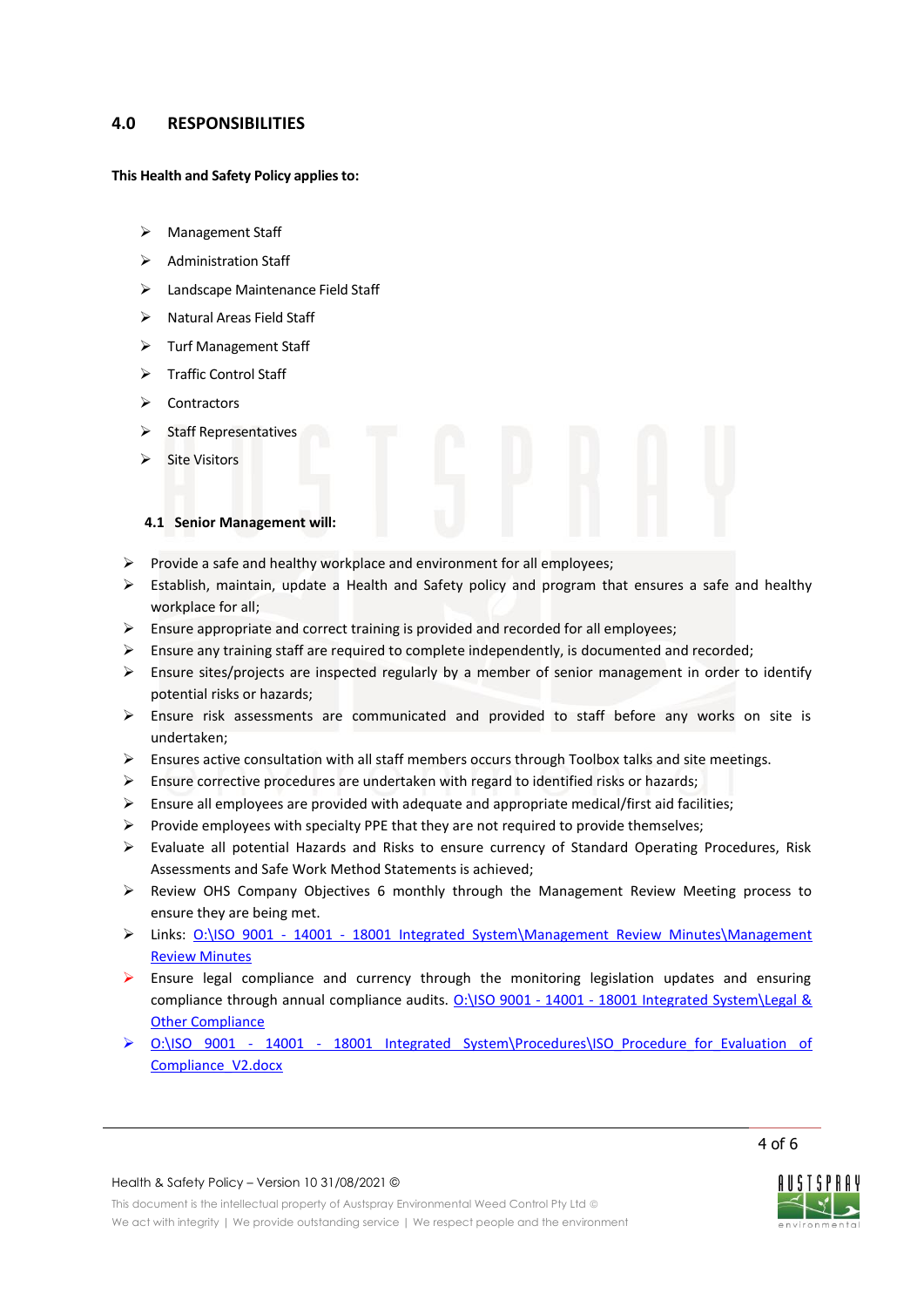### **4.2 Employees will:**

- $\triangleright$  Read, acknowledge and sign Health and Safety documentation including, Health and Safety Policies, Standard Operating Procedures, Risk Assessments, Safe Work Method Statements, Work Orders and Incident Reporting Forms;
- $\triangleright$  Report accidents, incidents, injuries and near misses with the use of the Austspray Incident Reporting Form (Form D) and communicate to management;
- $\triangleright$  Participate in any Health and Safety discussions/meetings when required;
- $\triangleright$  Work in a manner that will not harm/endanger themselves, other employees or the public;
- $\triangleright$  Report any unsafe situations immediately to a senior member of management;
- $\triangleright$  Ensure all personal protective equipment is worn when required;
- <span id="page-4-0"></span> $\triangleright$  Help/guide new employees with regard to safety documentation and procedures.

# **5.0 EVALUATION**

The effectiveness of this policy will be evaluated by:

- 1. Internal inspection and/or auditing of the risk assessment records: and
- 2. Analysis of incident statistics;
- 3. Evidence of Legislation Compliance.

# <span id="page-4-1"></span>**6.0 ASSOCIATED DOCUMENTATION**

A number of procedural documentation regarding Health and Safety practices are provided to employees, in order to equip them with the knowledge required to work to the best of their ability, in a safe environment.

#### **These documents include the following:**

- Company Policies
- Standard Operating Procedures
- Risk Assessments
- $\triangleright$  Safe Work Method Statements
- Work Orders
- Incident / Hazard Reporting Forms
- External Training Documents

Employee key responsibilities are also outlined in employee job profiles which are provided upon employment.

| Approved by: |                          |                  |  |
|--------------|--------------------------|------------------|--|
|              | <b>Managing Director</b> | Date: 31/08/2021 |  |

#### Health & Safety Policy – Version 10 31/08/2021 ©

This document is the intellectual property of Austspray Environmental Weed Control Pty Ltd © We act with integrity | We provide outstanding service | We respect people and the environment



5 of 6